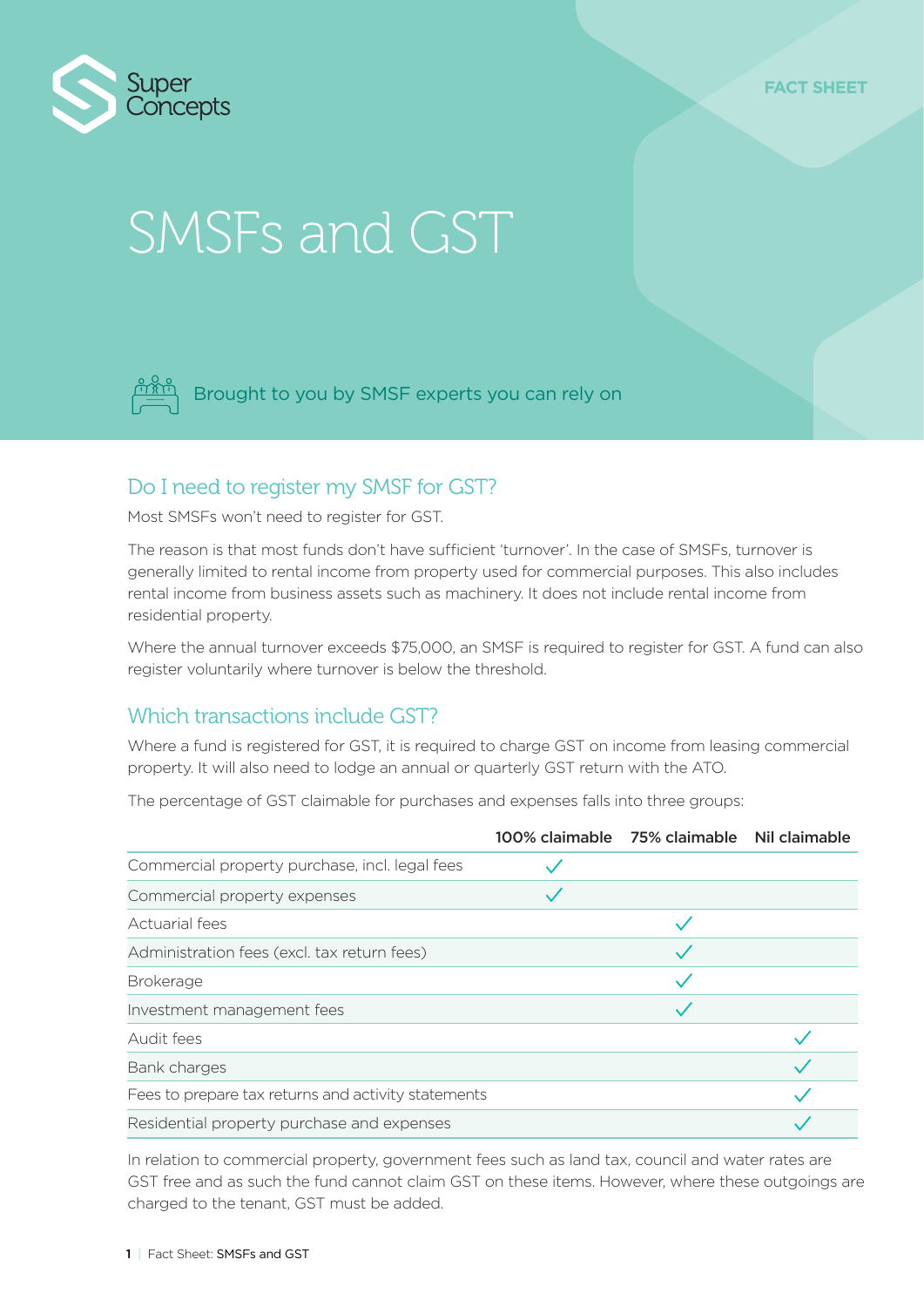

#### **FACT SHEET**

## What are the considerations in relation to commercial property?

Where an SMSF is purchasing or selling a commercial property and at least one of the parties is registered for GST, generally one of the following scenarios will apply.

#### The seller is registered for GST but the buyer is not registered for GST

GST will need to be added to the purchase price, but the buyer is not able to claim the GST.

#### The seller is not registered for GST but buyer is registered for GST

GST is not added to the sale price and therefore the buyer is not able to claim GST on the purchase.

#### Both seller and buyer are registered for GST

The seller is required to add GST to the purchase price and the buyer will be able to claim the GST.

#### Both the seller and buyer are registered for GST and the property is sold as a going concern

In these circumstances the sale is GST free. GST is not added to the sale price and subsequently cannot be claimed. This may apply to a tenanted building where the tenant continues to rent the premises after the sale. A number of criteria need to be met including:

- Payment is made for the purchase
- The buyer and seller have agreed in writing the sale is of a going concern
- The seller supplies all things necessary for the continued operation of the business and carries on the business until the day of the purchase

Where the SMSF owns a commercial property and is registered for GST, the fund will be required to remit GST on the rental income it receives.

### Does GST apply to residential property development?

In most cases an SMSF cannot claim GST back on transactions in relation to residential property and is not required to add GST on the sale of a residential property.

One exception is where an SMSF develops a new residential property with the intention of selling it. Residential premises are new when any of the following apply:

- They have not been sold as residential premises before
- They have been created through substantial renovations
- New buildings replace demolished buildings on the same land

The SMSF can generally claim GST credits on construction costs in relation to new residential premises and the SMSF is liable for GST on the sale.